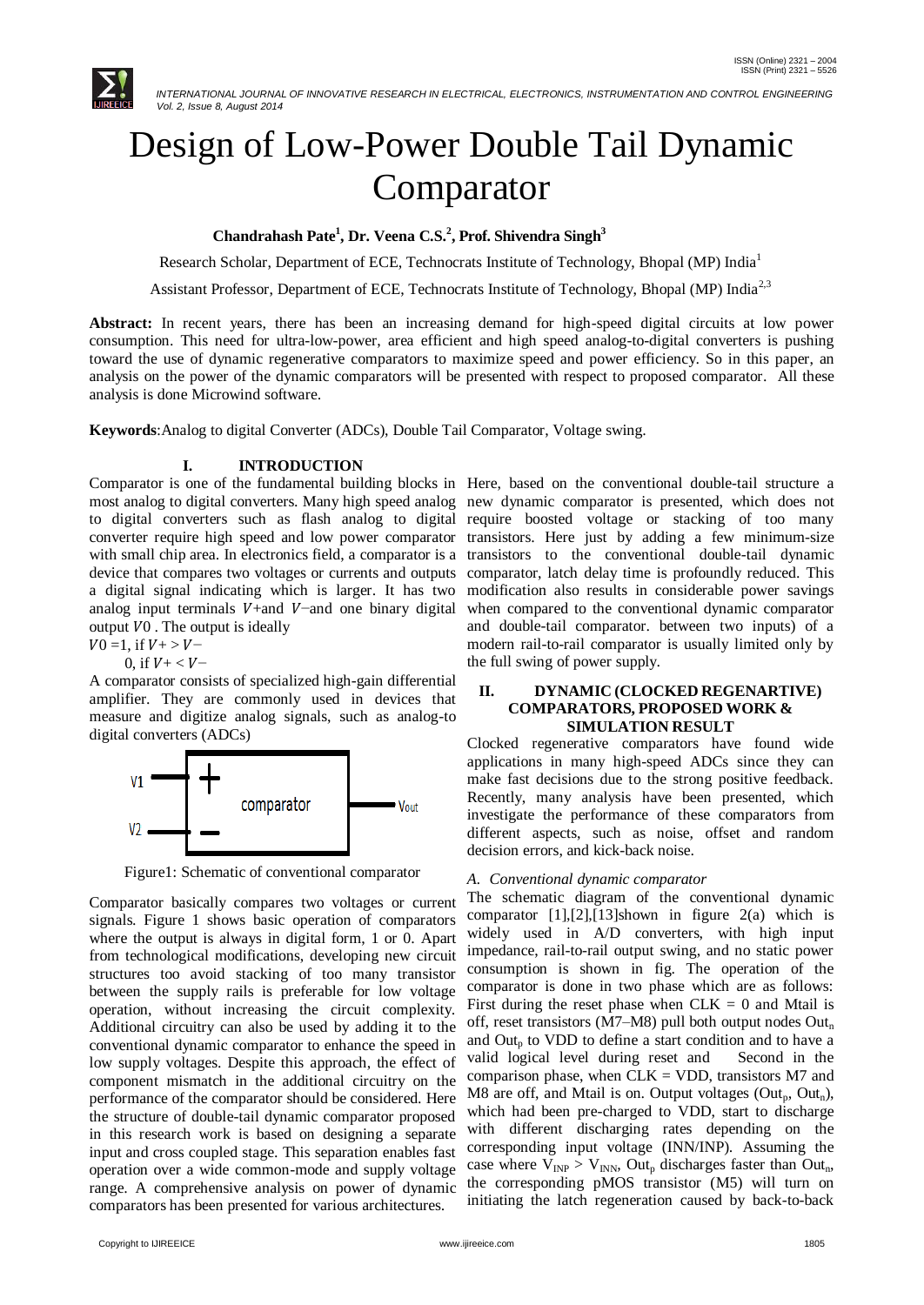

 *INTERNATIONAL JOURNAL OF INNOVATIVE RESEARCH IN ELECTRICAL, ELECTRONICS, INSTRUMENTATION AND CONTROL ENGINEERING Vol. 2, Issue 8, August 2014*

inverters (M3, M5 and M4, M6). Thus, Outn pulls to VDD Operation of this comparator as follows:  $(t_0$  and  $t_{\text{latch}})$ and Out<sub>p</sub> discharges to ground. If VINP < VINN, the During reset phase (CLK = 0, *Mtail1*, and *Mtail2* are off), circuits works vice versa.

On the basis of schematic diagram its analog simulation and layout diagram shown in figure 2(b-c)



Fig.2(a-c): (a)Schematic (b)Analog Simulation (c)Layout diagram of Conventional Dynamic Comparator

In principle, this structure has the advantages of high input impedance, rail-to-rail output swing, no static power consumption, and good robustness against noise and mismatch. But the disadvantage on the other hand, is that due to several stacked transistors, the delay time of the latch becomes large due to lower transconductances. Another important drawback of this structure is that there is only one current path, which is not favourable for regeneration.

# *B. Double tail comparators*

As there are some disadvantages in conventional dynamic comparator so here we are going to study a conventional double-tail comparator is shown in Figure 3(a) [1], [10]. This topology has less stacking and therefore can operate at lower supply voltages. Here the double tail enables both a large current in the latching stage and wider Mtail2, for fast latching independent of the input common-mode voltage (Vcm), and a small current in the input stage (small Mtail1), for low offset.

transistors *M*3-*M*4 pre-charge fn and fp nodes to *V*DD, which in turn causes transistors *M*R1 and *M*R2 to discharge the output nodes to ground. And then during decision-making phase (CLK = VDD, *M*tail1 and *M*tail2 turn on), *M*3-*M*4 turn off and voltages at nodes fn and fp start to drop with the rate defined by IMtail1*/*Cfn*(*p*)* and on top of this, an input-dependent Differential voltage ΔVfn*(*p*)* will build up. The intermediate stage formed by *M*R1 and *M*R2 passes *V*fn*(*p*)* to the cross coupled inverters and also provides a good shielding between input and output, resulting in reduced value of kickback noise. On the basis of schematic diagram its analog simulation and layout diagram shown in figure 3(b-c)





#### *C. Proposed Comparator*

The operation of the proposed comparator is as basic conventional double tail dynamic comparator but the thing is that it has two input controlling transistors Mc1 and Mc2 and two transitional stage transistors MR1 and MR2